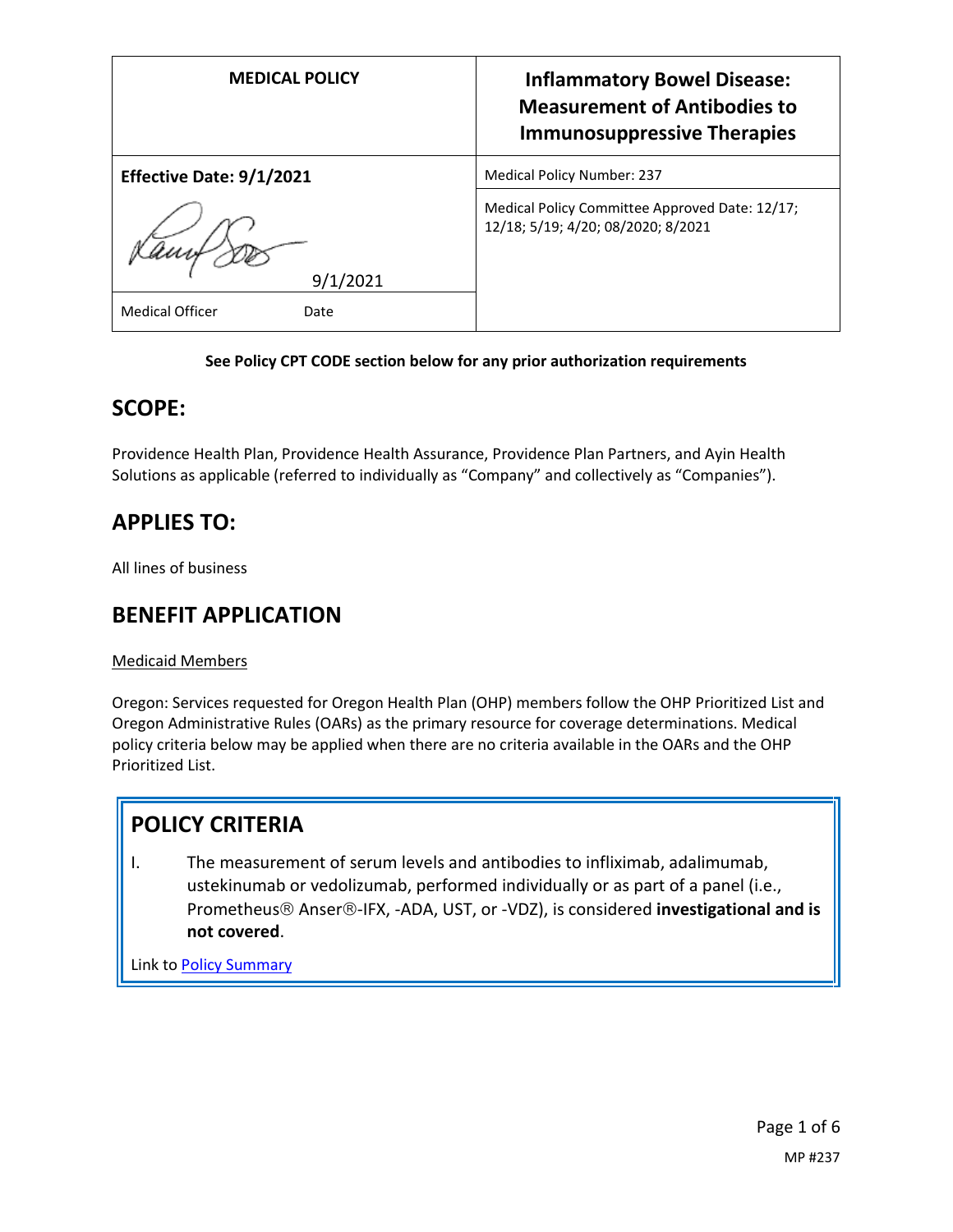### **CPT CODES**

| <b>All Lines of Business</b>                                                                    |                                                           |
|-------------------------------------------------------------------------------------------------|-----------------------------------------------------------|
| <b>Not Covered</b>                                                                              |                                                           |
| 80145                                                                                           | Adalimumab                                                |
| 80230                                                                                           | Infliximab                                                |
| 80280                                                                                           | Vedolizumab                                               |
| <b>Unlisted Codes</b>                                                                           |                                                           |
| All unlisted codes will be reviewed for medical necessity, correct coding, and pricing at the   |                                                           |
| claim level. If an unlisted code is billed related to services addressed in this policy then it |                                                           |
| will be denied as <b>Not Covered.</b>                                                           |                                                           |
| 80299                                                                                           | Quantitation of therapeutic drug, not elsewhere specified |
| 84999                                                                                           | Unlisted chemistry procedure                              |

### **DESCRIPTION**

#### **Inflammatory Bowel Disease**

According to Hayes, "(i)nflammatory bowel disease (IBD) is characterized by chronic inflammation of the gastrointestinal (GI) tract that can be painful, debilitating, and, sometimes, life-threatening. IBD consists of two major forms—ulcerative colitis (UC) and Crohn's disease (CD)."<sup>1</sup> UC involves inflammation of the large intestine (colon and rectum), which causes ulcers. CD causes inflammation and subsequent selling and irritation to any part of the GI tract from the mouth to the anus. This swelling disrupts normal GI function, which causes diarrhea, abdominal discomfort, bleeding, pus formation, fever, and anemia. Severe cases can lead to weight loss, nutritional deficiencies, and growth failure (in children). Furthermore, both diseases have also been associated with an increased risk for colorectal cancer. "Since there is no cure for UC or CD, treatment is aimed at reducing symptoms or repairing intestinal complications." 1

### **Antibodies to Infliximab, Adalimumab, Ustekinumab and Vedolizumab**

Infliximab, adalimumab, ustekinumab, and vedolizumab are monoclonal antibodies indicated for patients with moderately to severely active UC or CD and inadequate response to conventional therapies. According to Hayes, patients who initially respond to these therapies often lose response over time.<sup>2</sup> This is of clinical concern as these drugs are often a last resort treatment. It has been purported that patients treated with these agents may develop antibodies to the drugs which neutralize the antiinflammatory action of the agent. According to Hayes, "the presence of detectable serum antibodies does not necessarily imply interference with clinical efficacy." <sup>2</sup> Furthermore, there are no standardized methods for evaluating concentrations of antibodies in the serum. "Loss of response to infliximab is typically managed with dose escalation, shorter intervals between infusions, addition of immunosuppressants, switching to another anti-TNF-α agent, or switching to a targeted agent of a different class." 2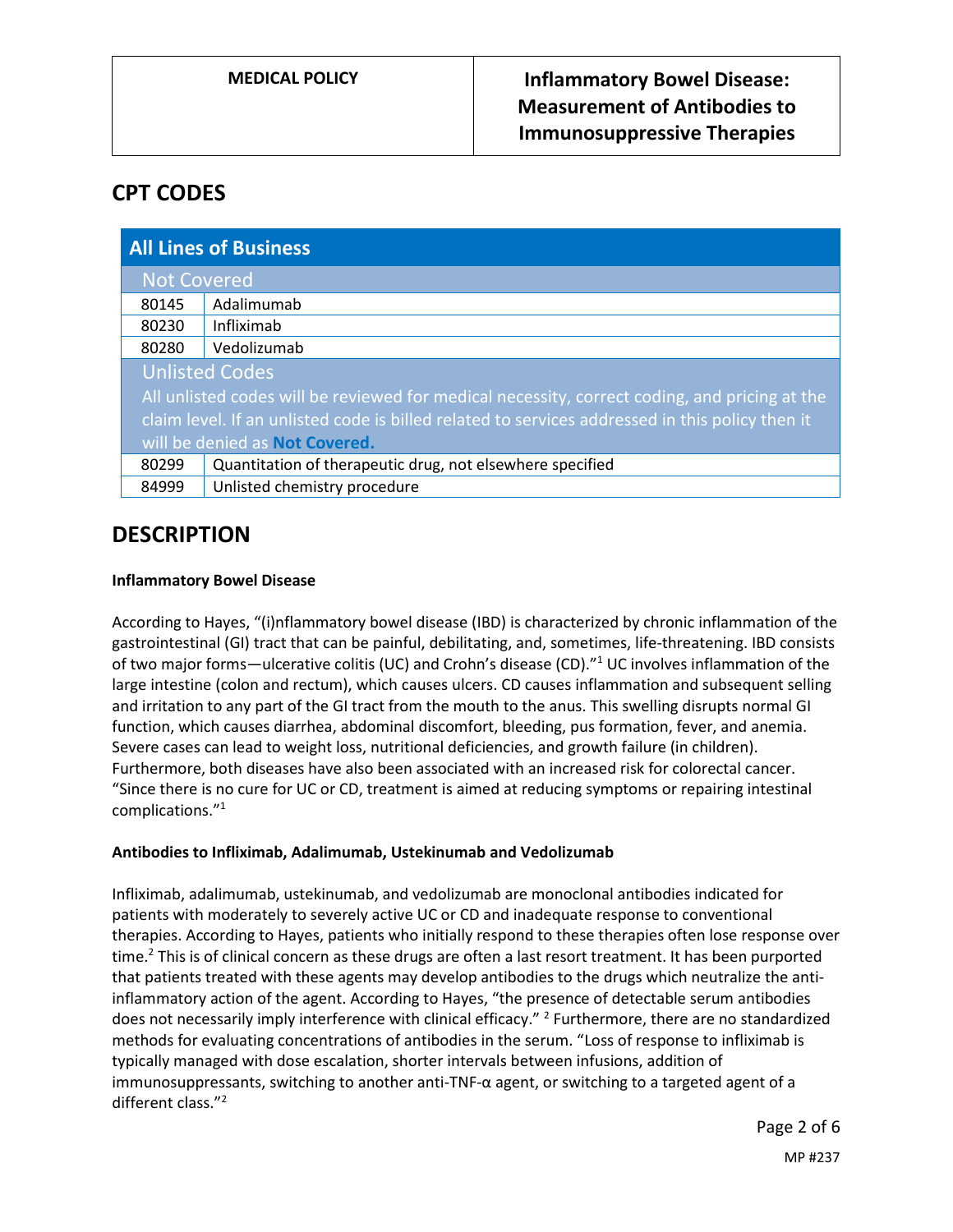### **REVIEW OF EVIDENCE**

A review of the ECRI, Hayes, Cochrane, and PubMed databases was conducted regarding the use of antibody levels to infliximab, adalimumab, and vedolizumab to monitor treatment in patients with inflammatory bowel disease. Below is a summary of the available evidence identified through June 2021.

#### *Systematic Reviews*

In 2018, ECRI published an evaluation of the Anser UST assay for guiding treatment with ustekinumab for inflammatory bowel disease.<sup>3</sup> The authors identified a single conference abstract of a study with 59 participants, reporting that Anser UST identified positive therapy responses (as assessed with endoscopy) to ustekinumab therapy with moderate accuracy (72.2% sensitivity, 83.3% specificity, area under receiver operating curve 0.782) using a 4.5 µg/mL serum ustekinumab level threshold in patients with Crohn's disease. No other literature were identified.

In 2018, ECRI conducted an evidence review evaluating the efficacy of Anser IFX Assay for guiding treatment with infliximab for the treatment of inflammatory bowel disease (IBD).<sup>4</sup> Investigators searched the literature through October 2018 and included 4 studies for review (1 systematic review; 2 retrospective diagnostic cohort studies; and 1 case series). Sample sizes across studies ranged from 22 to 482. While cohort studies and case series reported positive findings, the systematic review concluded that tests had a diagnostic inaccuracy rate of 20-30%. Study limitations included the poor quality of the four studies assessed in the systematic review, and the retrospective designs and small sample sizes of the three individual studies. Moreover, no study compared clinical outcomes in patients receiving Anser IFX TDM, with alternative TDM methods, or with empirical therapy optimization. ECRI concluded that evidence was insufficient to establish efficacy, stating that studies provided only low-quality data on Anser IFX's clinical validity and clinical utility. Investigators called for large, multicenter cohort studies to validate the assay's clinical validity, and for additional controlled trials to compare outcomes of patients with IBD managed with and without Anser IFX monitoring to assess clinical utility.

In 2018, ECRI conducted an evidence review evaluating the efficacy of Anser VDZ Assay for guiding treatment with vedolizumab for the treatment of inflammatory bowel disease (IBD). Searching the literature through September 2018, investigators identified no studies that reported data on outcomes directly relevant to Anser VDZ's diagnostic accuracy (e.g. sensitivity, specificity) or clinical impact (e.g. remission rates, treatment changes) in patients receiving therapeutic drug monitoring with Anser VDZ.<sup>5</sup>

In 2015 (updated 2017; archived 2019), Hayes conducted an evidence review evaluating the use of antiinfliximab antibody levels to monitor infliximab treatment in patients with inflammatory bowel disease (IBD).<sup>2</sup> The evidence review identified 13 clinical studies, including 1 randomized controlled trial (RCT), 1 sub-study of an RCT, 5 prospective cohort studies, 4 retrospective cohort studies, and 2 retrospective cross-sectional studies. The sample sizes ranged from 69 to 573 patients and follow-up times varied from 12 weeks to 48 months. Of the selected studies, 11 were determined to be of poor quality and 2 were very poor quality. The outcome of interest was the concentration, titers, or presence of antibodies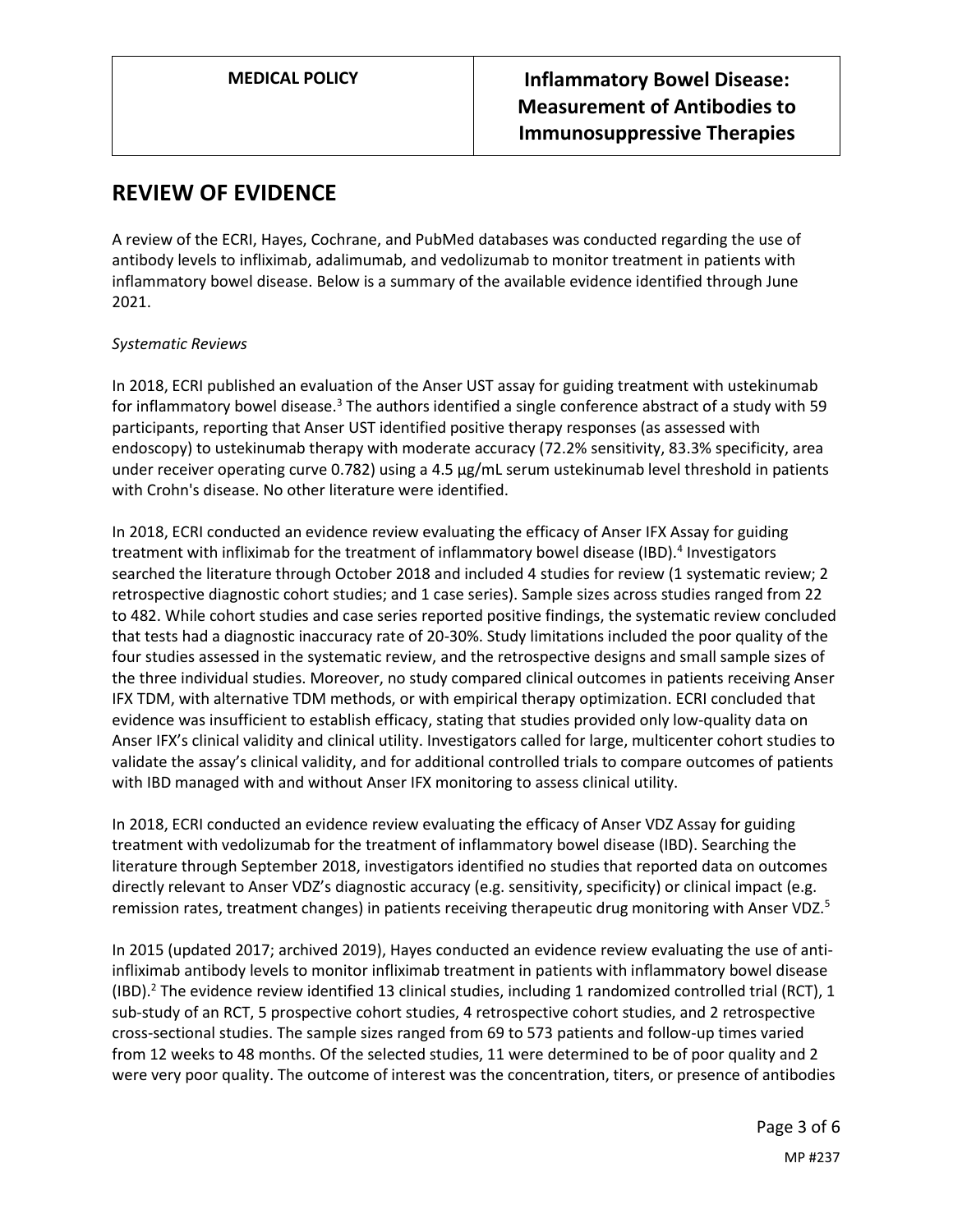measured using enzyme-linked immunosorbent assay (ELISA), radioimmunoassay (RIA), or homogeneous mobility shit assay (HMSA).

Overall, there was insufficient evidence to support a conclusion as to whether or not the assessment of antibodies is needed to guide treatment of patients with inflammatory bowel disease. Of the 13 selected studies, only 1 RCT (poor-quality) was designed to determine whether or not knowledge of antibodies to these drugs was helpful in guiding patient management. This RCT found no significant differences between antibody testing and dose intensification for IBD management. The included studies had significant differences in design, patient populations, dosing schedules, endpoints, duration of follow-up, and analytical techniques.

Due to the limited and conflicting body of evidence, Hayes gave a D2 rating (insufficient evidence) for the use of anti-infliximab antibody (ATI) levels to monitor infliximab treatment in patients with inflammatory bowel disease (IBD). Hayes concluded, "additional evidence is needed to determine whether the presence (or absence) of antibodies can be used to guide and optimize therapy in an individual patient. Ideally, a larger RCT with a longer duration of follow-up would be needed to evaluate clinical outcomes in patients with IBD who are managed using antibodies to guide treatment decisions."<sup>2</sup>

#### *Nonrandomized Studies*

Three studies evaluated the efficacy of measuring antibody levels to infliximab, adalimumab, and/or vedolizumab to monitor treatment in patients with inflammatory bowel disease.<sup>6-8</sup> Studies reported mixed findings. In addition to the studies' non-randomized design, results were limited by studies' small sample sizes and lack of long-term follow-up.

### **CLINICAL PRACTICE GUIDELINES**

### American Gastroenterological Association (AGA)

In 2017, the AGA published guidelines on therapeutic drug monitoring in inflammatory bowel disease.<sup>9</sup> Investigators noted that "the reporting of anti-drug antibodies is variable between commercial assays, and [that] there is no standardized reporting of these values."

### <span id="page-3-0"></span>**CENTERS FOR MEDICARE & MEDICAID**

As of July 2021, no Centers for Medicare & Medicaid (CMS) coverage guidance was identified which addresses the measurement serum drug levels or measurement of antibodies to immunosuppressive therapies for inflammatory bowel disease.

### **POLICY SUMMARY**

There is insufficient evidence to conclude measurement of serum levels and antibodies to infliximab, adalimumab, ustekinumab and vedolizumab is efficacious for management of patients with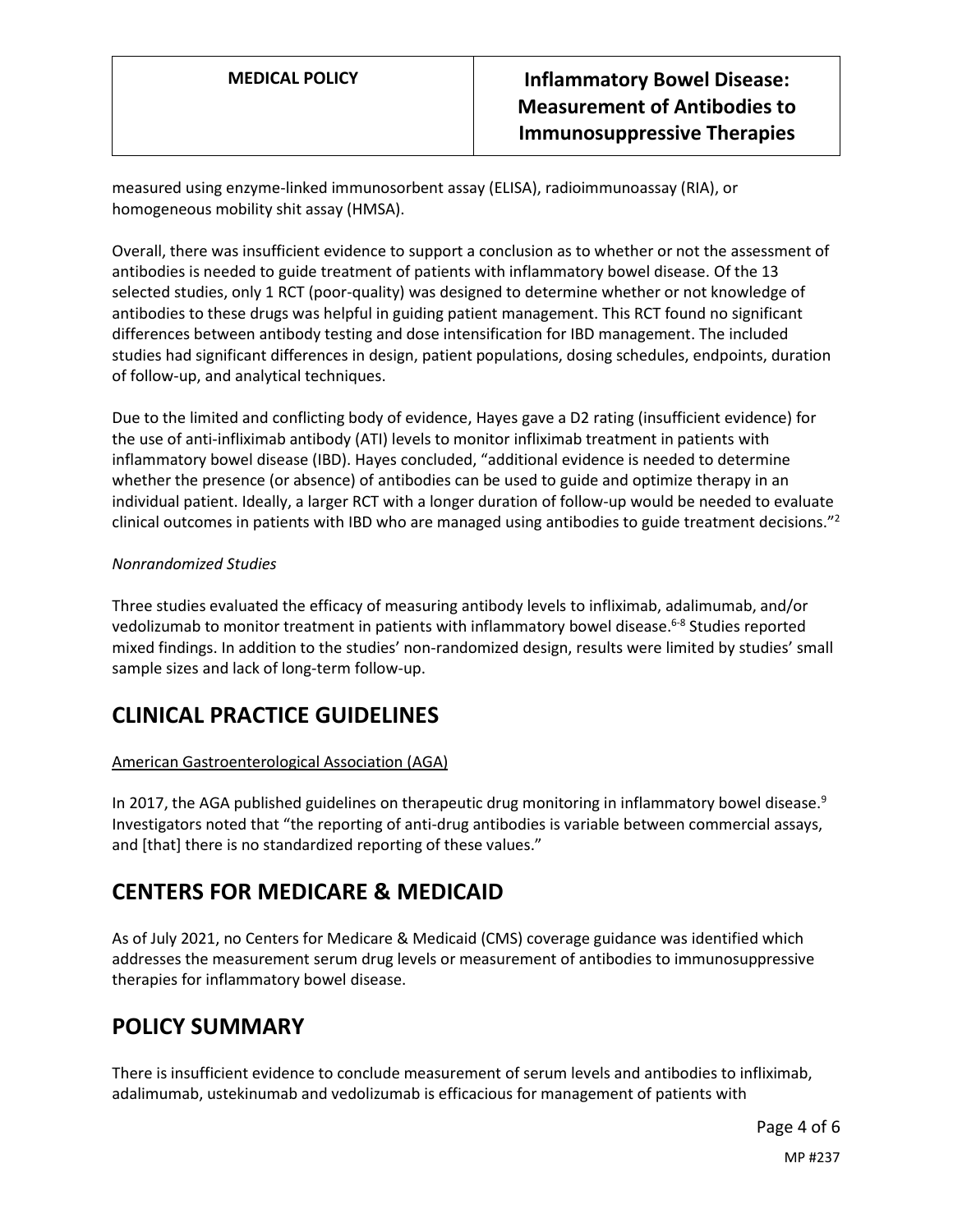inflammatory bowel disease (IBD). Further studies of good methodological quality are required to determine if this testing aids in treatment decisions and improves patient outcomes. One clinical practice guidelines conditionally recommends reactive therapeutic drug monitoring, despite acknowledging the low-quality of evidence supporting efficacy and the variability of reporting between commercial assays.

# **INSTRUCTIONS FOR USE**

Company Medical Policies serve as guidance for the administration of plan benefits. Medical policies do not constitute medical advice nor a guarantee of coverage. Company Medical Policies are reviewed annually and are based upon published, peer-reviewed scientific evidence and evidence-based clinical practice guidelines that are available as of the last policy update. The Companies reserve the right to determine the application of Medical Policies and make revisions to Medical Policies at any time. Providers will be given at least 60-days notice of policy changes that are restrictive in nature.

The scope and availability of all plan benefits are determined in accordance with the applicable coverage agreement. Any conflict or variance between the terms of the coverage agreement and Company Medical Policy will be resolved in favor of the coverage agreement.

## **REGULATORY STATUS**

### Mental Health Parity Statement

Coverage decisions are made on the basis of individualized determinations of medical necessity and the experimental or investigational character of the treatment in the individual case. In cases where medical necessity is not established by policy for specific treatment modalities, evidence not previously considered regarding the efficacy of the modality that is presented shall be given consideration to determine if the policy represents current standards of care.

# **MEDICAL POLICY CROSS REFERENCES**

- Inflammatory Bowel Disease: Serologic Testing and Therapeutic Monitoring
- Celiac Disease: Serologic Testing

### **REFERENCES**

- 1. Hayes Inc. Serological Assays for the Diagnosis and Management of Inflammatory Bowel Disease: Ulcerative Colitis. [https://evidence.hayesinc.com/report/dir.serological2643.](https://evidence.hayesinc.com/report/dir.serological2643) Published 2013 (updated 2017; archived 2018). Accessed 7/15/2021.
- 2. Hayes Inc. Use of Anti-Infliximab Antibody Levels to Monitor Infliximab Treatment in Patients with Inflammatory Bowel Disease (IBD). [https://evidence.hayesinc.com/report/htb.useof2008.](https://evidence.hayesinc.com/report/htb.useof2008) Published 2015 (updated 2017; archived 2019). Accessed 7/15/2021.